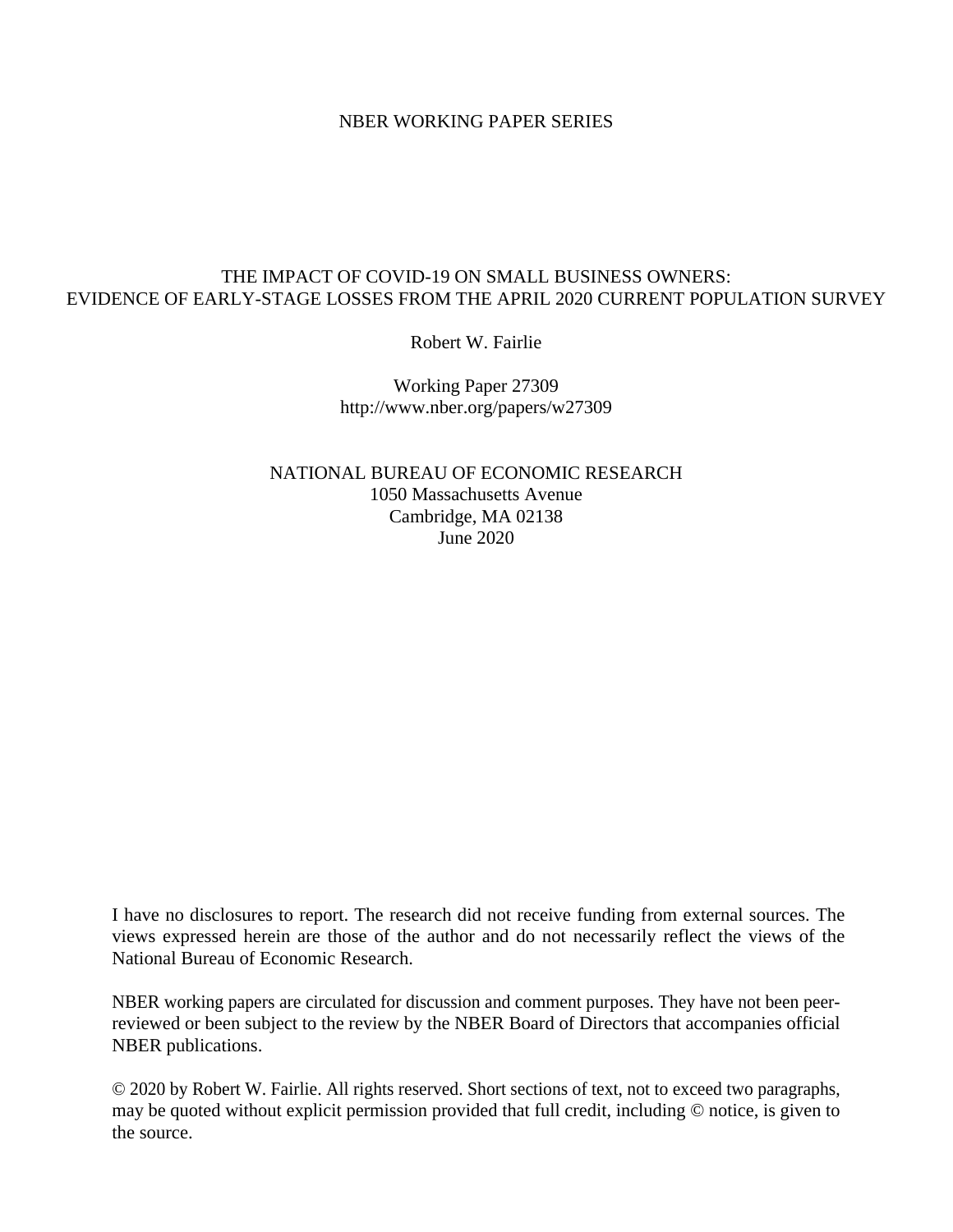The Impact of Covid-19 on Small Business Owners: Evidence of Early-Stage Losses from the April 2020 Current Population Survey Robert W. Fairlie NBER Working Paper No. 27309 June 2020 JEL No. J15,J16,L26

### **ABSTRACT**

Social distancing restrictions and demand shifts from COVID-19 are expected to shutter many small businesses, but there is very little early evidence on impacts. This paper provides the first analysis of impacts of the pandemic on the number of active small businesses in the United States using nationally representative data from the April 2020 CPS – the first month fully capturing early effects from the pandemic. The number of active business owners in the United States plummeted by 3.3 million or 22 percent over the crucial two-month window from February to April 2020. The drop in business owners was the largest on record, and losses were felt across nearly all industries and even for incorporated businesses. African-American businesses were hit especially hard experiencing a 41 percent drop. Latinx business owners fell by 32 percent, and Asian business owners dropped by 26 percent. Simulations indicate that industry compositions partly placed these groups at a higher risk of losses. Immigrant business owners experienced substantial losses of 36 percent. Female-owned businesses were also disproportionately hit by 25 percent. These findings of early-stage losses to small businesses have important policy implications and may portend longer-term ramifications for job losses and economic inequality.

Robert W. Fairlie Department of Economics Engineering 2 Building University of California at Santa Cruz Santa Cruz, CA 95064 and NBER rfairlie@ucsc.edu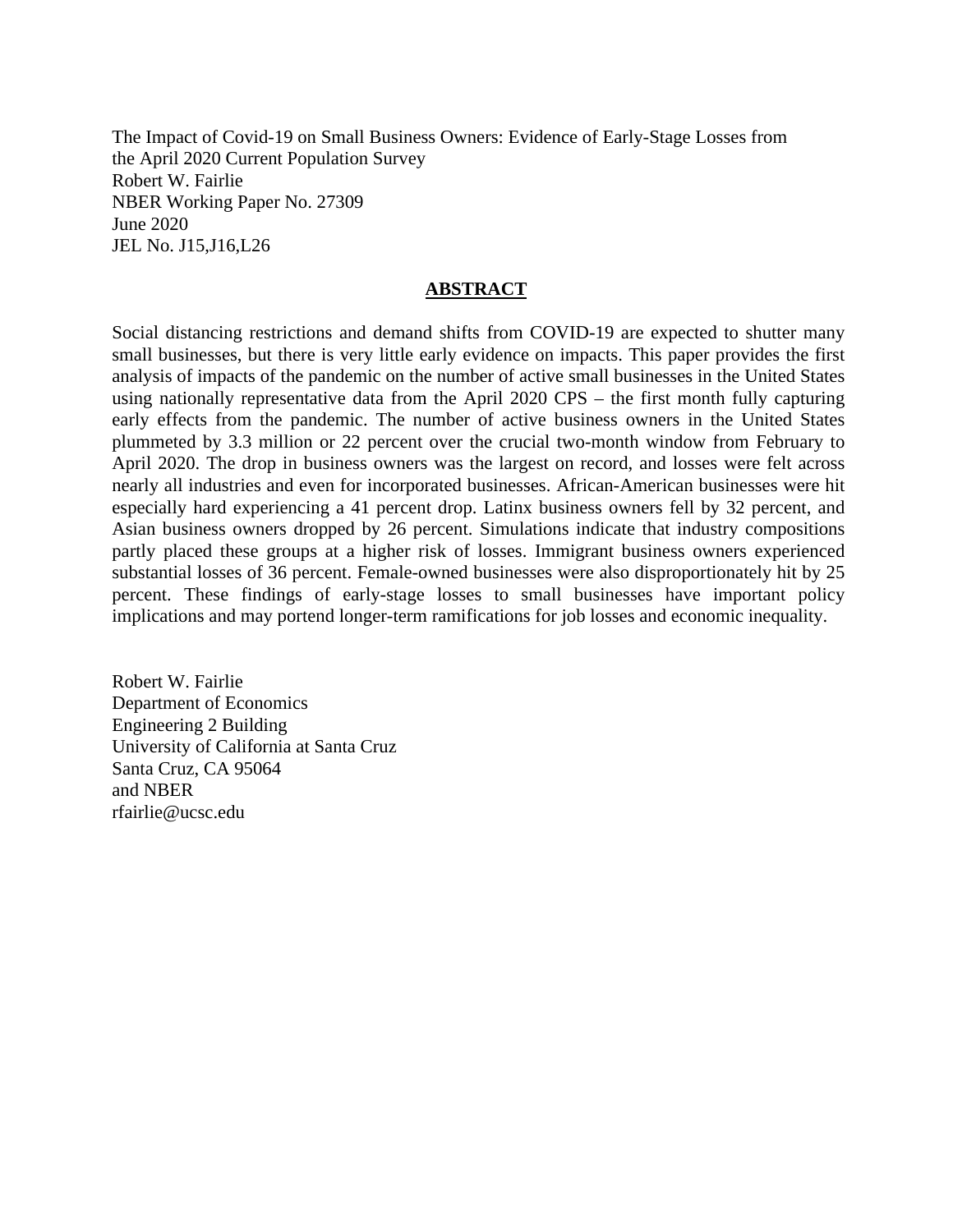# **1. Introduction**

The widespread closing of stores and businesses in the United States and around the world due to the coronavirus is unprecedented. Stores, factories and many other businesses have closed by policy mandate or downward demand shifts. Many of these closures may be permanent because of the inability to pay ongoing expenses and survive the shutdown. The impact on small businesses around the world is likely to be severe.

Although the effects of COVID-19 on the economy showed up quickly in the stock market, the real estate market and unemployment claims, the effects on small business are not well known because of the lack of timely business-level data released by the government. This paper addresses this limitation by creating estimates of the number of business owners from monthly Current Population Survey (CPS) microdata files. Using these timely data, I examine how COVID-19 impacted small business owners in mid-April 2020 – the first month to capture the wide-spread shelter-in-place restrictions in the United States. The CPS data are used by the Bureau of Labor Statistics (BLS) to track unemployment rates, and have been used in previous research to study determinants of business ownership (e.g. recently, Levine and Rubenstein 2017, Wang 2019, Fairlie and Fossen 2019). The data allow for an analysis of recent trends in the number of business owners by business characteristics such as corporation status and industry, and demographic characteristics such as gender, race, and immigrant status.

This study provides the first estimates of the early-stage effects of COVID-19 on small business owners from April 2020 CPS microdata. I find that the number of working business owners plummeted from 15.0 million in February 2020 to 11.7 million in April 2020 because of COVID-19 mandates and demand shifts. The loss of 3.3 million business owners (or 22 percent) was the largest drop on record. When conditioning on working roughly two days per week or four days a week, the losses are even larger (28 percent and 31 percent, respectively). Although incorporated businesses are more growth-oriented and stable, they experienced a drop of 20 percent from February to April 2020.

Patterns across gender, race and immigrant status reveal interesting findings. African-Americans experienced the largest losses, eliminating 41 percent of business owners. Latinx also experienced major losses with 32 percent of business owners disappearing between February and April 2020. Immigrant business owners suffered a large drop of 36 percent, and female business owners suffered a disproportionate drop of 25 percent.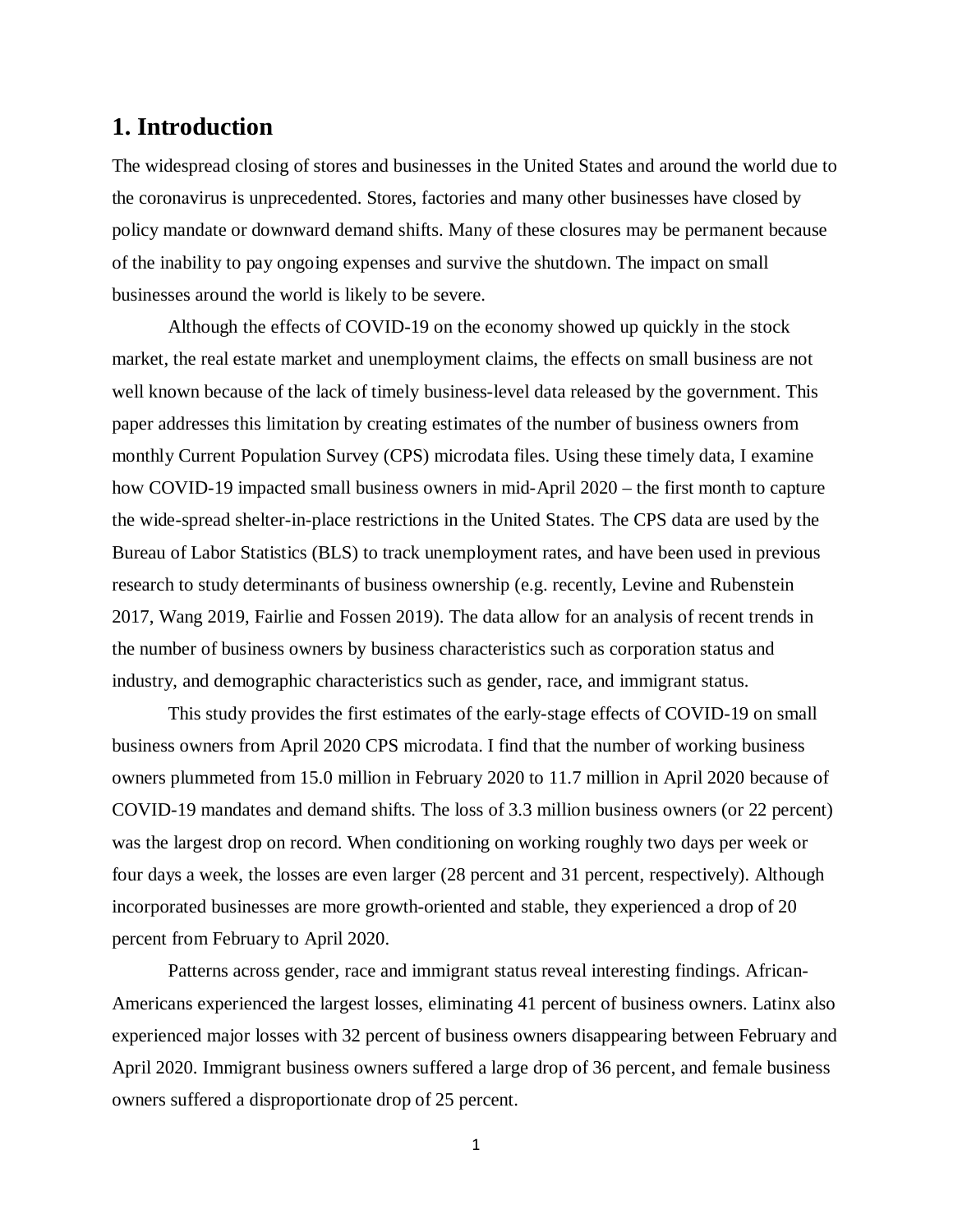Most major industries faced large drops in the number of business owners with the only exception being agriculture. Construction, restaurants, hotels and transportation all faced large declines in the number of business owners due to COVID-19. Simulations reveal that the concentrations of female, black, Latinx and Asian businesses in industries hit hard by the pandemic contributed to why losses were higher for these groups than the national average loss. Overall, these first estimates of impacts of COVID-19 on small businesses from the April 2020 CPS indicate that losses were spread across demographic groups and types of business – no group was immune to negative impacts of social distancing policy mandates and demand shifts.

These results build on the findings from a few previous studies of the early effects of the coronavirus on small businesses. Employer business applications as measured by the U.S. Census weekly Business Formation Statistics fell in the five weeks from mid-March to md-April by over 27 percent relative to the previous year (Wilmoth 2020). Estimates from the U.S. Census Small Business Pulse Survey indicate that roughly 50 percent of businesses report having a large negative effect from the COVID-19 pandemic and that only 15-20 percent of businesses have enough cash on hand to cover 3 months of operations (U.S. Census Bureau 2020; Bohn, Mejia and Lafortune 2020). Bartik et al. (2020) conducted a survey in late March of nearly 6,000 small businesses that were members of the Alignable business network. They find that 43 percent of businesses are temporarily closed, large reductions in employees, and the majority of businesses have less than one month of cash on hand. The Stanford Latino Entrepreneurship Initiative (2020) surveyed 224 high-revenue Latinx-owned businesses and found that 86% of respondents reported immediate negative effects such as delayed projects and closure from the pandemic. This paper is the first to use CPS data covering the early effects of COVID-19 mandates and demand shifts on small businesses, and the first to explore differential effects for female, minority and immigrant business owners, which is potentially important for targeting government aid to preserve small businesses and the jobs they create.<sup>[1](#page-3-0)</sup>

## **2. Data**

<span id="page-3-0"></span><sup>&</sup>lt;sup>1</sup> Large literatures explore the causes and consequences of disparities in ownership and success of minority-, female-, and immigrant-owned businesses. For broader discussions and reviews of these literature, see, for example, Davila and Mora (2013); Fairlie and Robb (2008); Jennings and Brush (2013); Kerr and Kerr. (2020); Parker (2018).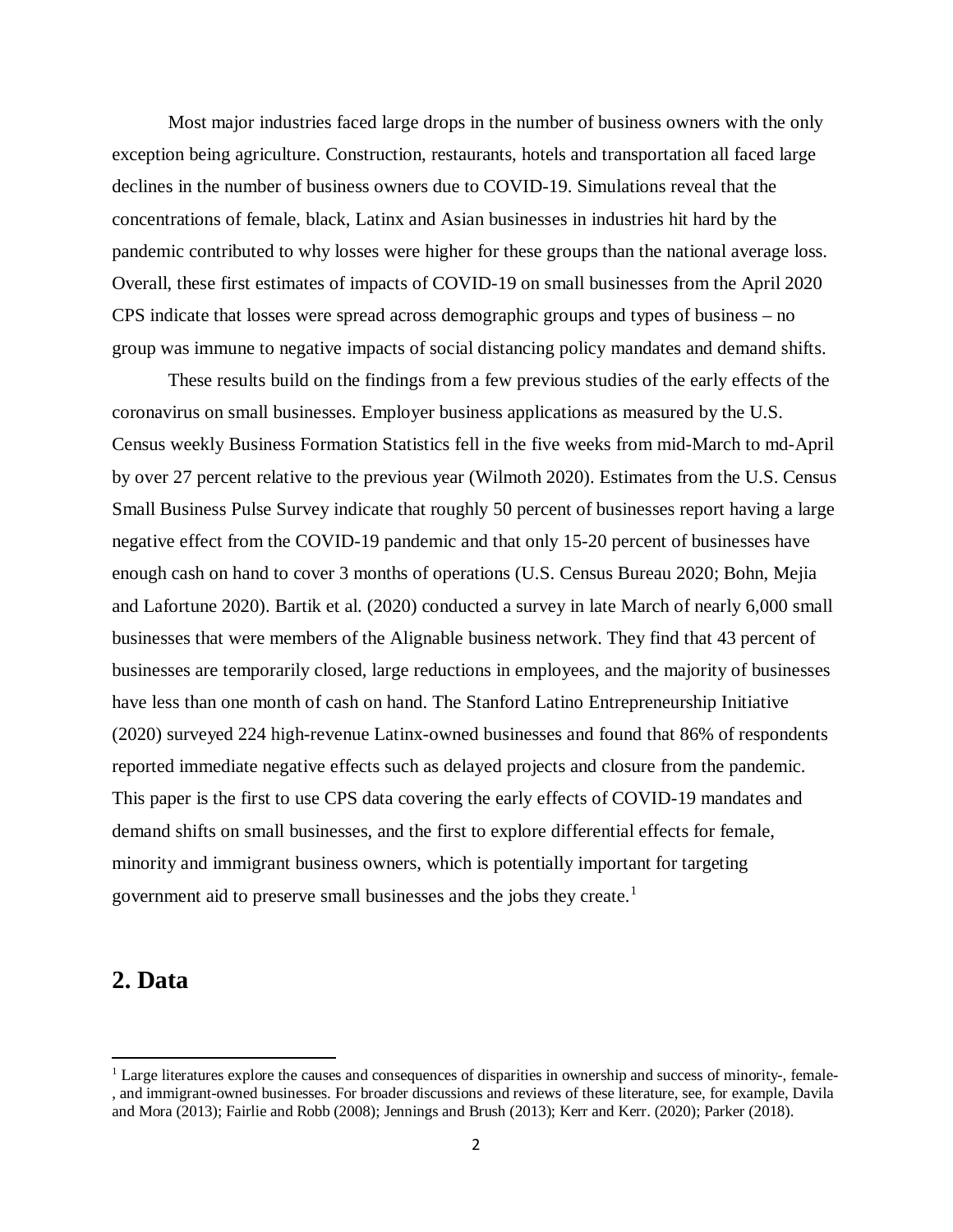### **2.1 Current Population Survey (CPS)**

Although research on small businesses and entrepreneurship is growing rapidly, there are very few national datasets that provide information on ownership with additional information on demographic characteristics of the owners. Using microdata from the Current Population Surveys (CPS), I measure self-employed business ownership at the individual owner level. The underlying datasets are the basic monthly files to the Current Population Survey (CPS). These surveys, conducted monthly by the U.S. Bureau of the Census and the U.S. Bureau of Labor Statistics, are representative of the entire U.S. population and contain observations for more than 130,000 people.

Measures of the number and rate of business ownership are available from only a handful of other large, nationally representative government datasets, such as the Survey of Business Owners (SBO), Census PUMS files, and the American Community Survey (ACS). Measures of business ownership based on these cross-sectional data, however, cannot capture recent patterns because there is often a 1 to 2 year delay in release. The CPS is ideal in that it release microdata within a month of the survey week.

The measure of business ownership in the CPS captures all business owners including those who own incorporated or unincorporated businesses, and those who are employers or nonemployers. Although some business owners own large businesses the predominate form are small businesses. I interpret the data as predominately covering small business owners.

To estimate business ownership in the CPS data, I identify all individuals who own a business as their main job in the survey month (based on the class of worker question and monthly labor force recode). The business ownership rate is thus defined as the percentage of the labor force that owns and is actively employed in a business. The main job is defined as the one with the most hours worked during the survey week. Thus, individuals who start side businesses will not be counted if they are working more hours on a wage and salary job. In addition to providing information on business ownership, the CPS data include information on detailed demographic information including gender, race, and immigrant status of the owner. The data also include information on the industry and incorporation status of the business.

#### *Survey Timing and Shelter-in-Place Restrictions*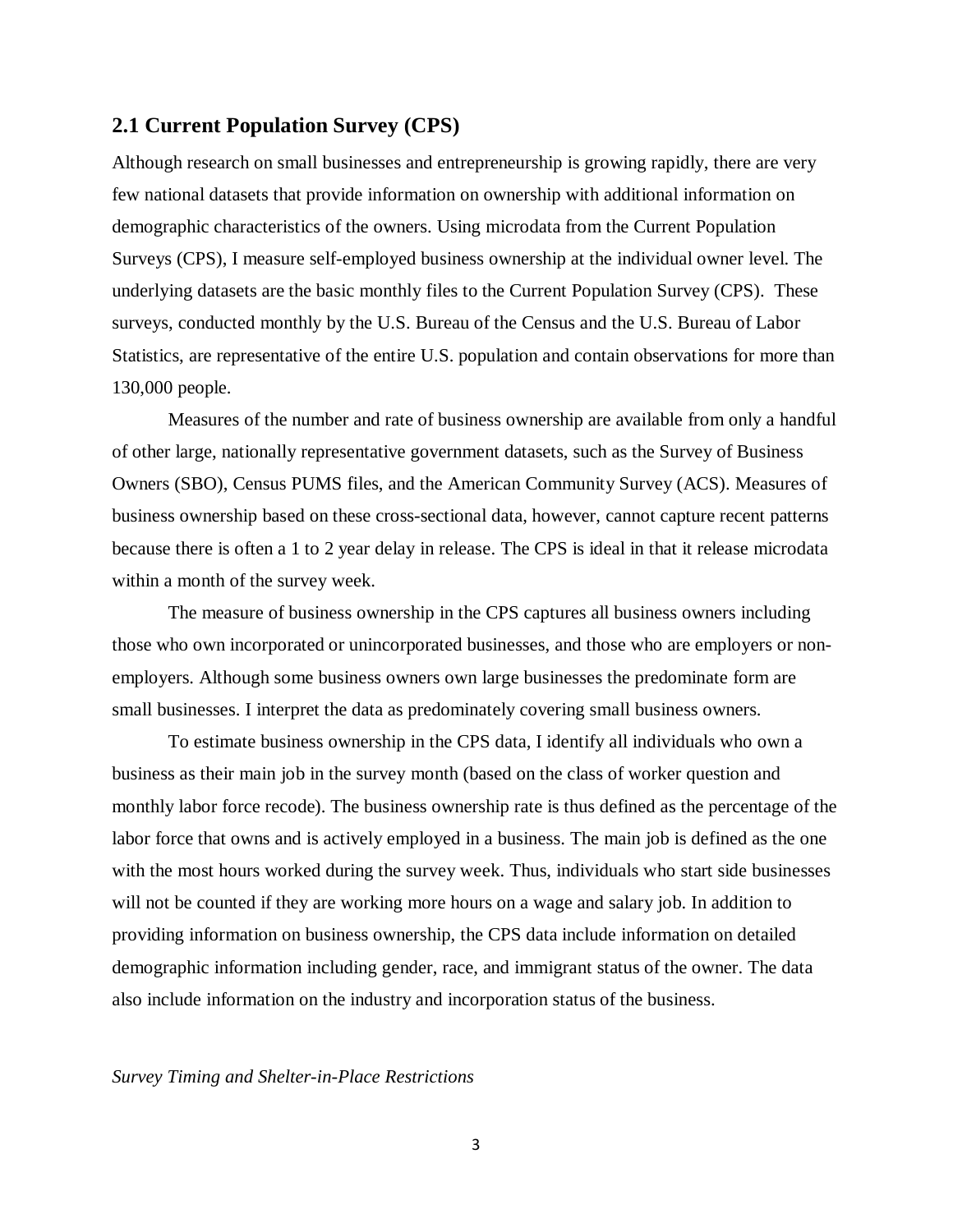The CPS survey reference period is generally the calendar week that contains the 12th day of the month. For April, the week was Sunday, April 12th through Saturday, April 18<sup>th</sup>. The March survey reference week was March 8th through March 14th. Given that shelter-in-place restrictions started after this reference week, the April 2020 is the first CPS survey fully covering the early-stage impacts of COVID-19. On March 16, 2020 San Francisco Bay Area imposed shelter-in-place restrictions followed by the State of California on March 19. New York State followed the next day. By early April all state imposed social distancing restrictions. The analysis below mostly relies on comparisons between February 2020 (prior to social distancing policy mandates) and April [2](#page-5-0)020 (the first month after policy mandates).<sup>2</sup>

# **3. Results**

 $\overline{a}$ 

#### **3.1 Number of Business Owners**

I first examine small business ownership patterns over time to determine the impacts of COVID-19. Long-term trends in the number of business owners are displayed in Figure 1 (and recent months in Table 1). The number of business owners working any amount and working at least 15 hours in the survey week are reported. The choice of 15 hours is made to approximate two days a week and accommodate lumpy hours reporting (i.e. often 10, 15, 20, etc…). Over the past two decades, the number of business owners in the United States has shown relatively smooth patterns over time with a slight upward trend. What is clear, however, is the dramatic drop in the number of business owners in April 2020. The number of working business owners dropped from 15.0 million in February 2020 to 11.7 million in April 2020 because of COVID-19. March 2020 only shows a small drop in business owners because of the limited effect from shelter-in-place restrictions.

The loss of 3.3 million business owners (or 22 percent) from February to April 2020 was the largest drop on record. When conditioning on working roughly two days per week, the losses are even larger. There were 13.6 million business owners working 15+ hours in February 2020 and only 9.8 million in April 2020. The drop of 3.8 million business owners or 28 percent was

<span id="page-5-0"></span><sup>2</sup> In most analyses March 2020 is not included because of partial effects. On March 11, the World Health Organization (WHO) declared COVID-19 a pandemic which might have resulted in early demand shifts over health concerns predating shelter-in-place restriction policies.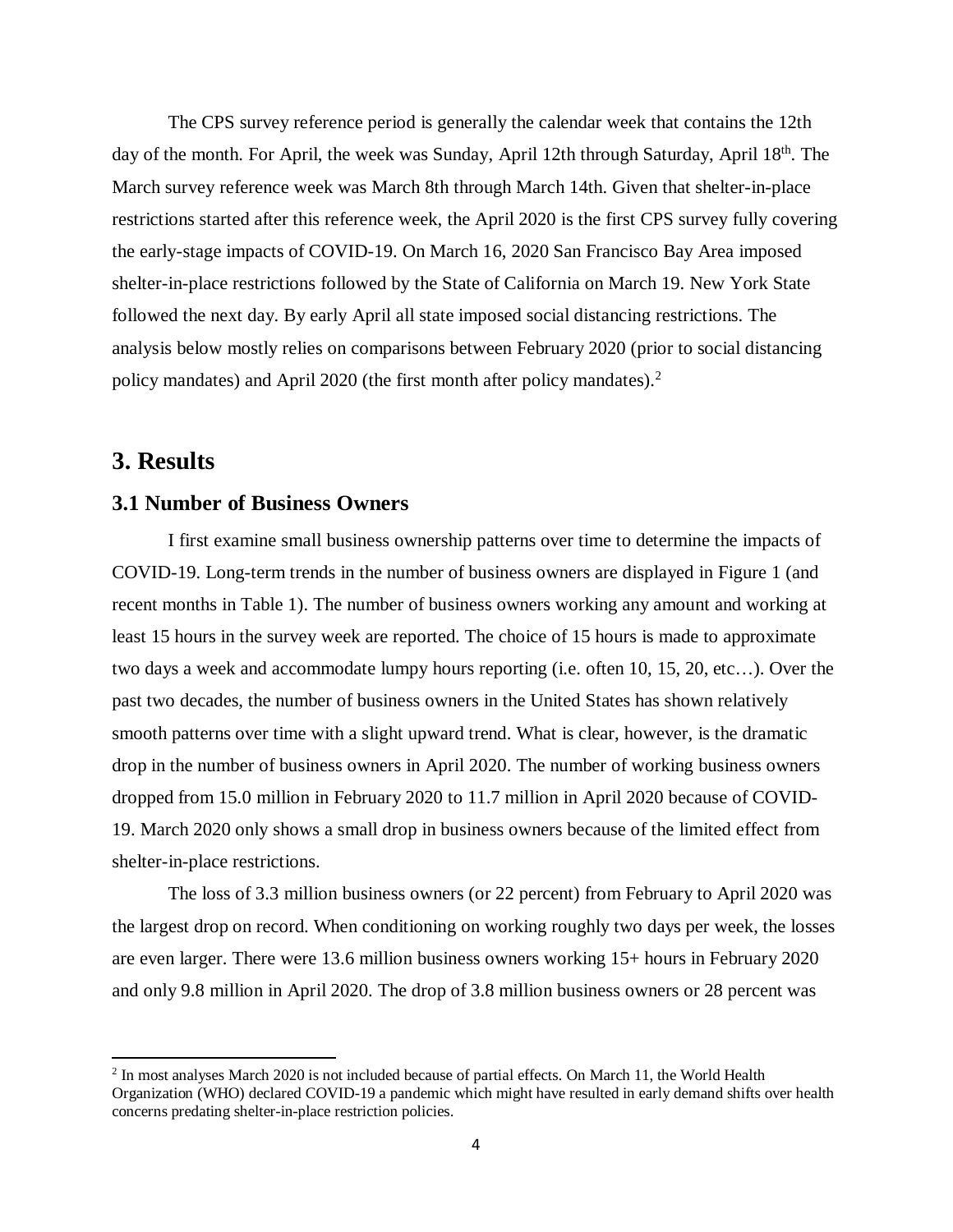unprecedented. Conditioning on 30 or more hours worked results in losses of 3.4 million or 31 percent (see Table 1).

Separating the number of business owners into unincorporated and incorporated status indicates large drops for both groups (see Table 1). Incorporated businesses are viewed as more growth- oriented, committed, pro-cyclical and entrepreneurial (e.g. Fairlie, Miranda and Zolas 2020; Levine and Rubinstein 2016, 2018). The number of unincoporated business owners dropped precipitously from 7.8 million to 5.1 million (34 percent). But, incorporated business owners were not immune to the COVID-19 impacts. The number of incorporated business owners in the United States dropped from 5.8 million to 4.7 million (20 percent).

#### *Demographic Patterns*

The CPS data provide detailed information on gender, race and immigrant status. Figure 3 (Table 2) displays the number of female and male business owners in February and April 2020. Female businesses were especially hit hard by COVID-19. The number of female business owners dropped from 5.4 million to 4.0 million in the crucial two-month window. The decline of onefourth of female business owners is unprecedented. Male business owners also suffered major losses with a reduction of 2 million representing 20 percent of previous levels.

Turning to racial patterns, Figure 4 (Table 2) displays business ownership by major racial groups. The findings are alarming. The number of African-American business owners plummeted from 1.1 million in February 2020 to 640,000 in April. The loss of 440,000 black business owners representing 41 percent of the previous level is disconcerting.

Latinx business owners also suffered major losses. The number of Latinx business owners dropped from 2.1 million to 1.4 million (32 percent) from February to March. Asian business owners suffered losses of 230,000 representing 26 percent of February levels. The losses for whites were also large at 1.8 million business owners, but smaller as a percentage of starting levels (17 percent).

Focusing on immigrants, the number of business owners dropped from 3.1 million to 2.0 million (Figure 5 and Table 2). The loss of over 1 million immigrant business owners is alarming. It represents a drop of 36 percent from February levels. For U.S. born, the number of business owners dropped by 2.2 million representing 18 percent of February levels.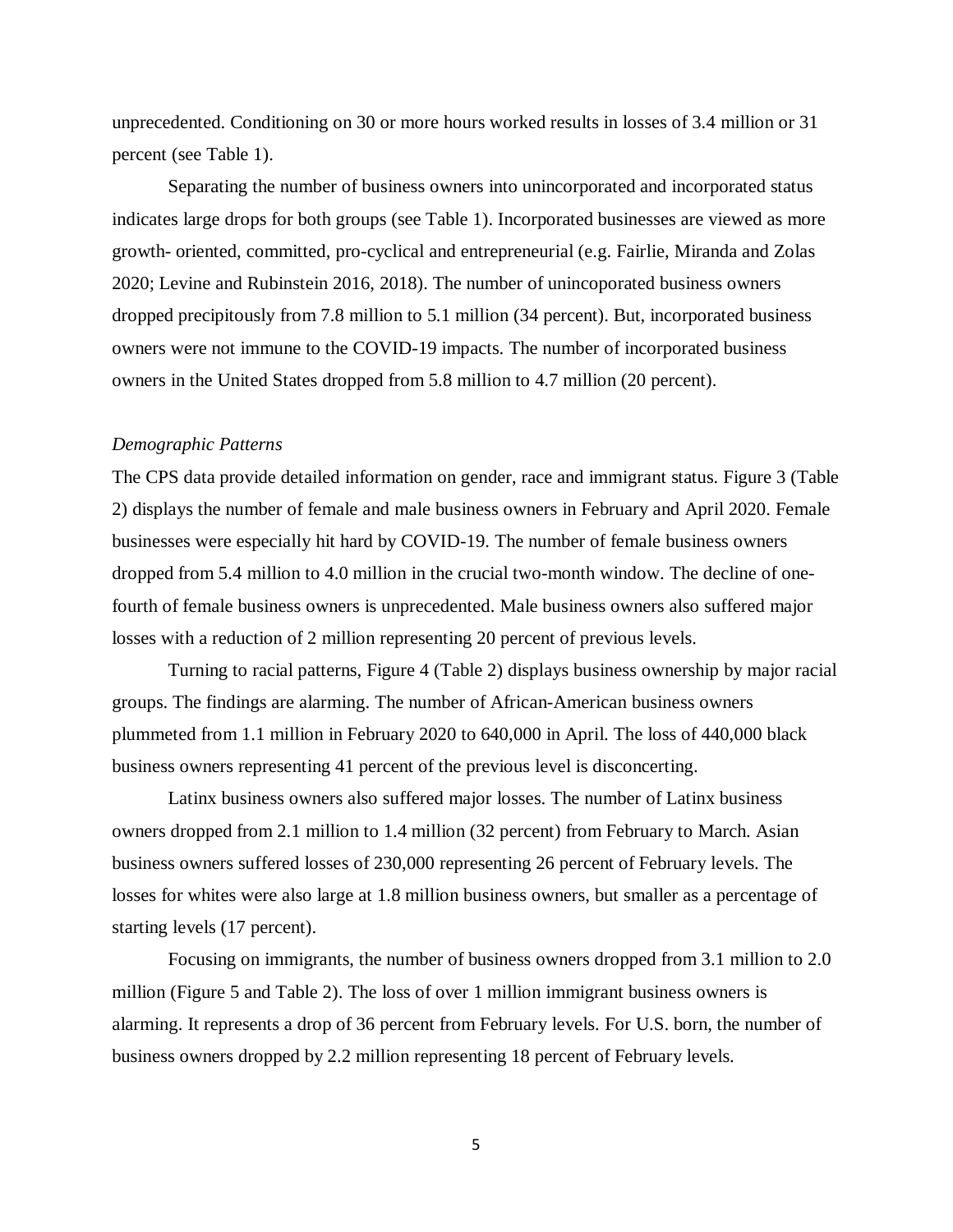Comparing back to April 2019 levels, the conclusions do not differ. For all of the demographic groups, the number of business owners dropped precipitously rom April 2019 to April 2020. In general, the number of self-employed business owners for each group does not change substantially over time especially during stable economic conditions, and thus February 2020 accurately captures previous levels. April 2020 is clearly an unprecedented shock to business owners that hit all groups hard throwing business totals off relatively stable longer-term levels.

#### *Industry Patterns*

Table 3 reports estimates by major industry groupings. Almost every industry experienced sizeable drops in the number of business owners. The only exception was Agriculture where the number of business owners increased since February 2020. Construction which is some cases is considered essential experienced a major decline of nearly 670,000 business owners in the United States. Although construction businesses experience a lot of swings in demand, it is not clear how many of these business owners will be able to come back.

Store fronts across the country have been closed due to COVID-19 mandated restrictions. Retail trade showed a decline of 108,000 business owners representing 10 percent of February 2020 levels. Restaurants experienced a decline of 22 percent even though many of those remaining open turned to take-out or delivery services. The broad sector of arts, leisure and accommodations was hit especially hard losing 35 percent of business owners.

Both high-skilled and less-skilled services were hit hard by COVID-19. Transportation services which includes taxi and some uber drivers dropped by 22 percent. Higher-skilled services such as financial activities and professional and business services lost 12 percent and 18 percent, respectively. Even health services experienced a drop of 16 percent.

Although there is some variation across industries COVID-19 had large impacts on all of them with the exception of agriculture.

It is also possible to categorize industries into essential vs non-essential according to state or local government guidelines, although there is a lot of variation across these guidelines in terms of specific industries. Delaware State provides the most detailed and comprehensive list of essential businesses at the 4-digit industry level and follows the same 4-digit industry codes as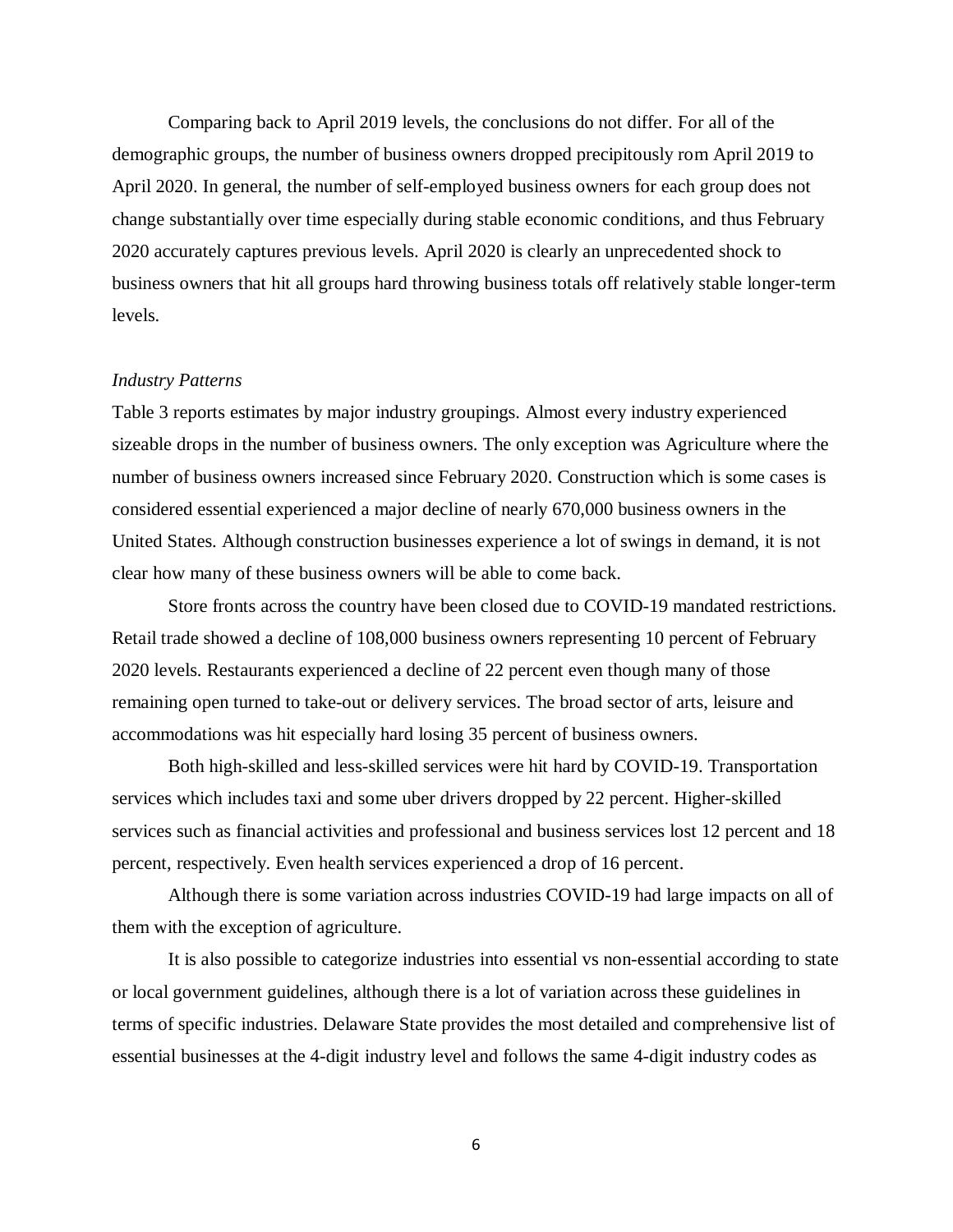the CPS (North American Industry Classification System, NAICS).<sup>[3](#page-8-0)</sup> The classification is likely to be imperfect, however, because definitions, enforcement, business owner compliance and consumer reactions vary across the country. Using this categorization, "essential" industries comprise 76 percent of business owners. Losses in the number of business owners are lower for essential industries at 17 percent compared with 38 percent among non-essential industries (as expected).

#### *Importance of Industry Distributions*

 $\overline{\phantom{a}}$ 

Did the industry distribution of businesses owned by different demographic groups place them at a higher or lower risk of COVID related shutdowns? To explore this question I simulate the total number of business owners for each demographic group by switching their industry distribution for the U.S. national industry distribution. The industry distributions are both measured in February 2020. Table 2 reports estimates from the simulations.

The number of female business owners declined by 25 percent from February to March 2020. The industry distribution of female business owners was partly responsible for relatively high business losses from February to April. When switching to the U.S. national industry distribution the decline in business owners is lower at 19 percent. Thus, the female industry distribution was "unfavorable" in terms of placing them at risk of business losses in April 2020. The opposite is true for male business owners. Their industry distribution partly protected them from larger losses due to COVID-19. Switching industry distributions to the national distribution results in a higher predicted drop in business owners of 23 percent. For both female and male business owners the differences between actual and predicted declines due to COVID-19 are not that different, however.

The industry distribution of black business owners placed them at a higher risk of losses due to COVID-19. The percent change in black business owners becomes considerably smaller when simulations are run with the national industry distribution. The change is from a loss of 41 percent to a loss of 35 percent.

A similar pattern is found for Latinx although to a lesser extent. When switching the Latinx industry distribution to the U.S. national industry distribution the predicted number of

<span id="page-8-0"></span><sup>3</sup> Delaware's list can be accessed at "List of Delaware Business Categories that are Essential and Non-Essential (March 22, 2020)", https://coronavirus.delaware.gov/resources-for-businesses/.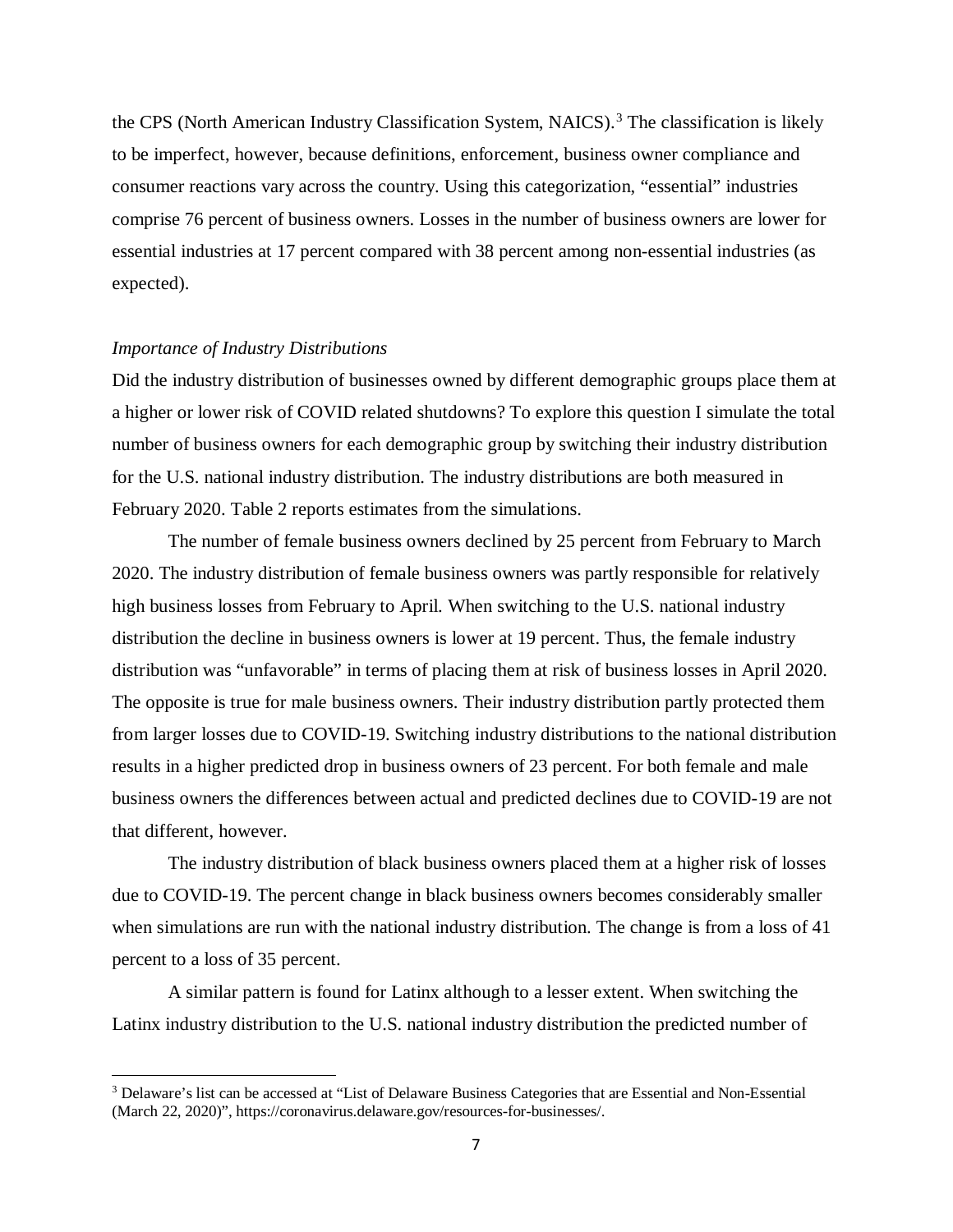Latinx business owners drops from 32 percent to 28 percent. Latinx business owners had an "unfavorable" industry distribution partly placing them at higher risk of business losses. Asian business owners show a similar pattern. I also find that they were more concentrated in industries placing them at a higher risk of losses. White business owners experienced the same level of losses when switching to the national industry distribution as expected given their large representation of the total.

Interestingly, the large loss in the number of immigrant business owners is not due to a less favorable industry distribution. The loss of 1.1 million immigrant business owners (or 36 percent) remains essentially unchanged when switching to the national industry distribution. U.S. born ("native") business owners also have an industry distribution that is similar to the national distribution consistent with the size of the group.

Another way to estimate industry impacts is to examine the percentage of each demographic group that is in "essential" industries. As noted above the classification is not perfect and other factors such as differences in customer demand, enforcement and compliance by businesses also influence whether they are open. The percentage of black business owners in essential industries is 66 percent which is lower than the national percentage of 76 percent, and consistent with the less "favorable" industry distribution placing them at higher risk of losses due to COVID-19. Similarly, female-owned businesses are less concentrated in essential businesses at 61 percent. On the other hand, using the Delaware codes, Latinx and immigrant business owners are slightly more likely to be concentrated in essential industries (79-80 percent), and Asian business owners have the same concentration in essential industries as the national average (76 percent). The classification is likely to be imperfect and does not line up entirely well with patterns of group-specific losses.

# **4. Conclusions**

The first estimates of the effects of COVID-19 on the number of business owners from nationally representative April 2020 CPS data indicate dramatic early-stage reductions in small business activity. The number of active business owners in the United States plunged from 15.0 million to 11.7 million over the crucial two-month window from February to April 2020. No other one-, two- or even 12-month window of time has ever shown such a large change in business activity. For comparison, from the start to end of the Great Recession the number of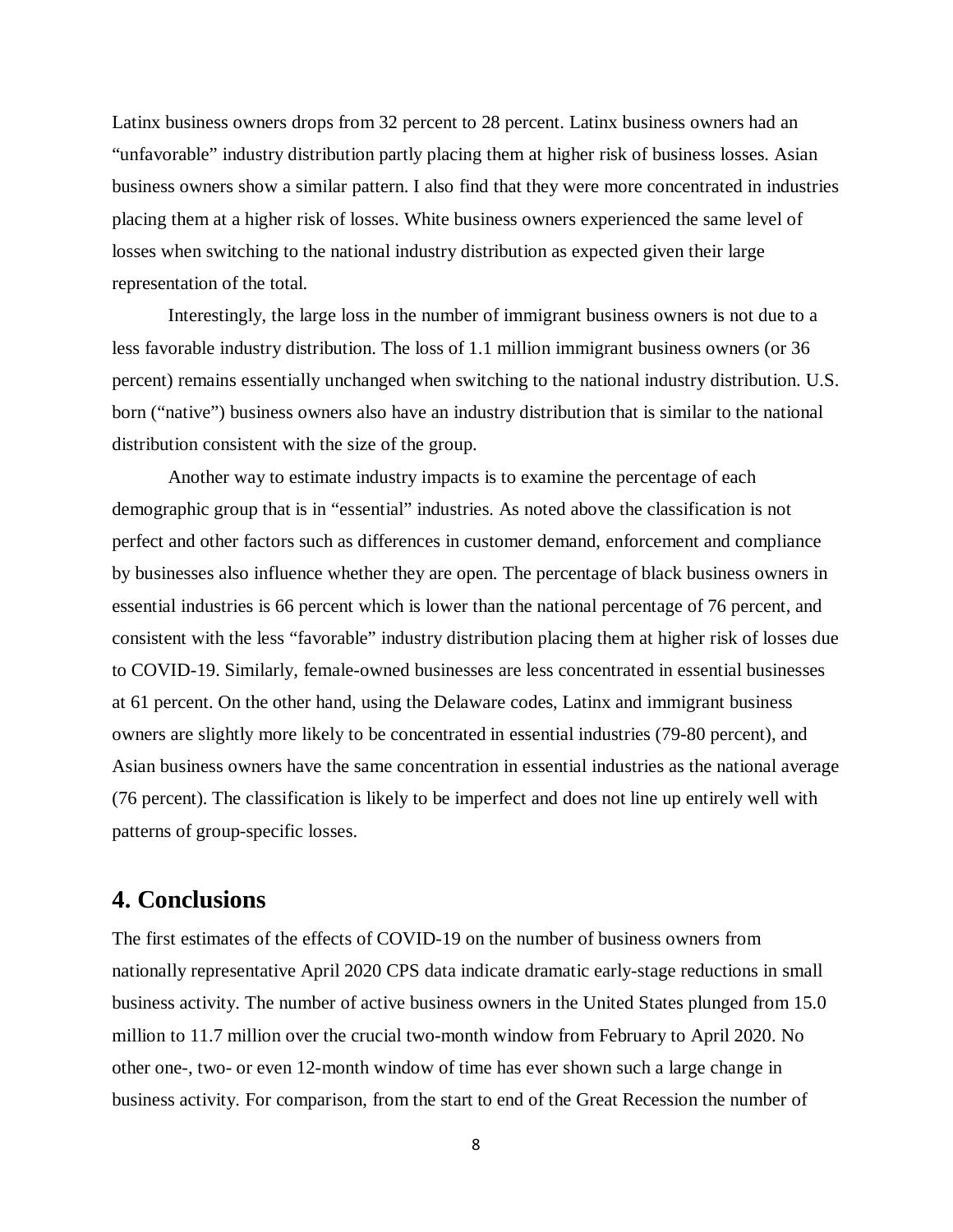business owners decreased by 730,000 representing only a 5 percent reduction. In general, business ownership is relatively steady over the business cycle (Fairlie 2013; Parker 2018). The loss of 3.3 million business owners (or 22 percent) was comprised of large drops in important subgroups such as owners working roughly two days per week (28 percent), owners working four days a week (31 percent), and incorporated businesses (20 percent).

African-American businesses were hit the hardest by COVID-19. The first estimates from April 2020 for black business owners in the United States indicate a massive drop of 41 percent. Simulations indicate that the industry distribution of blacks was partly responsible placing black business owners at greater risk of losses due to the pandemic. Latinx businesses were also hit hard by COVID-19 losing 32 percent of business owners. Asian business owners experienced a 26 percent decline over the critical two-month window. Simulation estimates also point to unfavorable industry distributions for these two groups. Immigrant businesses were also devastated with losses of 36 percent. The negative early-stage impacts on minority- and immigrant-owned businesses, if prolonged, may be problematic for broader racial inequality because of the importance of minority businesses for local job creation (disproportionately for other minorities), economic advancement, and longer-term wealth inequality (Boston 1999, 2006; Bradford 2003, 2014; Fairlie and Robb 2008).

The first estimates of early stage impacts on female-owned businesses are also worrisome. Female business ownership is substantially lower than male business ownership and female-owned businesses have lower revenues, employees and profits on average (U.S. Census Bureau 2016). The disproportionate losses in April 2020 to the number of female business owners will only further increase gender inequality in business ownership and perhaps broader economic inequality.

The next important question is whether the shutdowns of small businesses are temporary or longer term. The government has been responding to concerns over longer-term effects on small businesses through several programs. The largest directed program is the Paycheck Protection Program (PPP) which has thus far provided \$669 billion to small businesses (although with some controversy when businesses such as Ruth's Chris Steak House, Potbelly Sandwich Shops, and the Lakers received approval for funds). Another program that is less directed but also could be important are stimulus checks already totaling \$200 billion. Foundations are also starting to contribute to relief efforts with a notable recent example being a \$100 million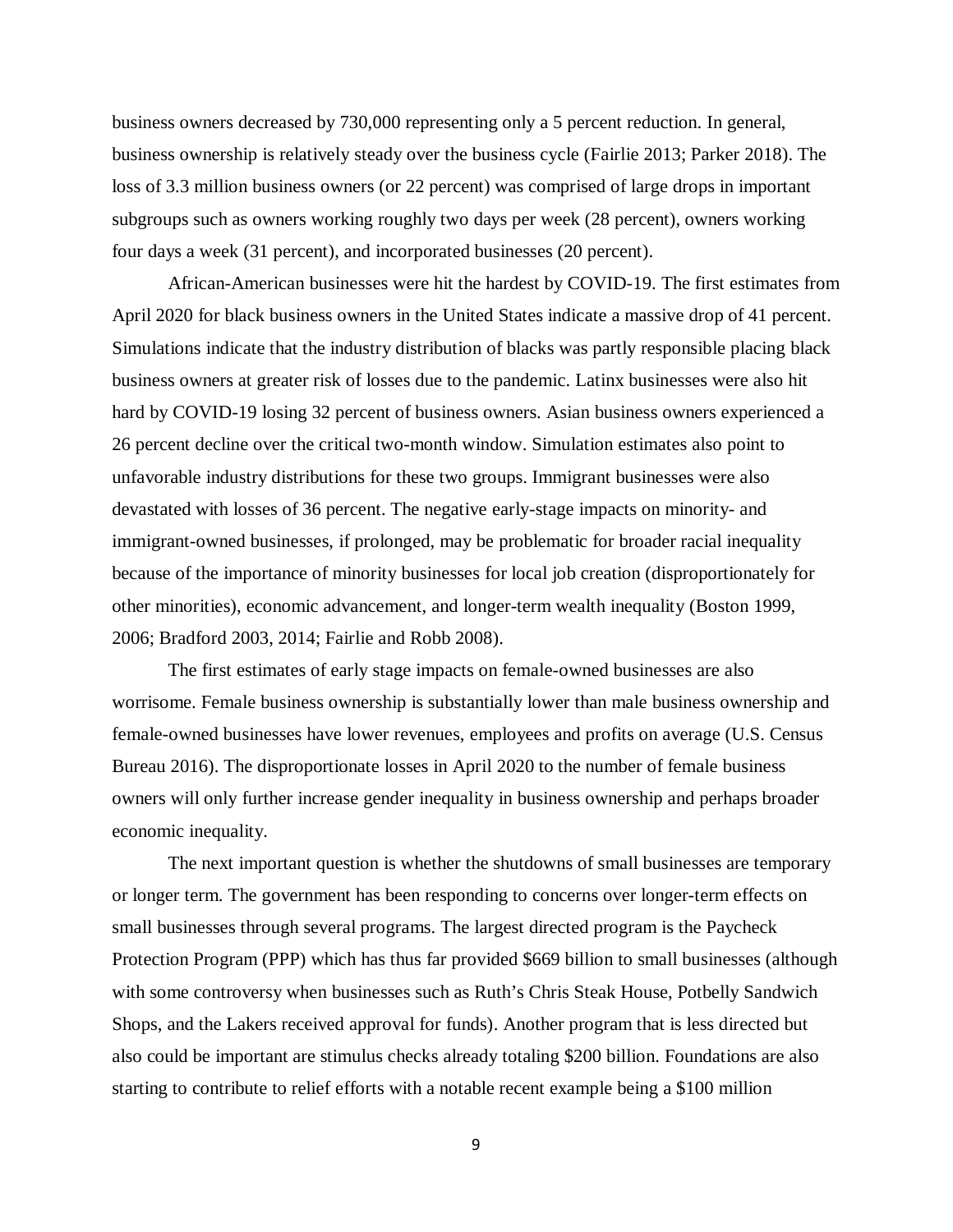commitment to minority- and female-owned businesses left out of the PPP program by Magic Johnson Enterprises. Can these programs help small businesses survive the setbacks and shutdowns due to the coronavirus pandemic, or will more assistance be needed? More permanent mass closures of small businesses in the United States are likely to have a dramatic effect on employee job losses, further income inequality, and contributing to a prolonged recession.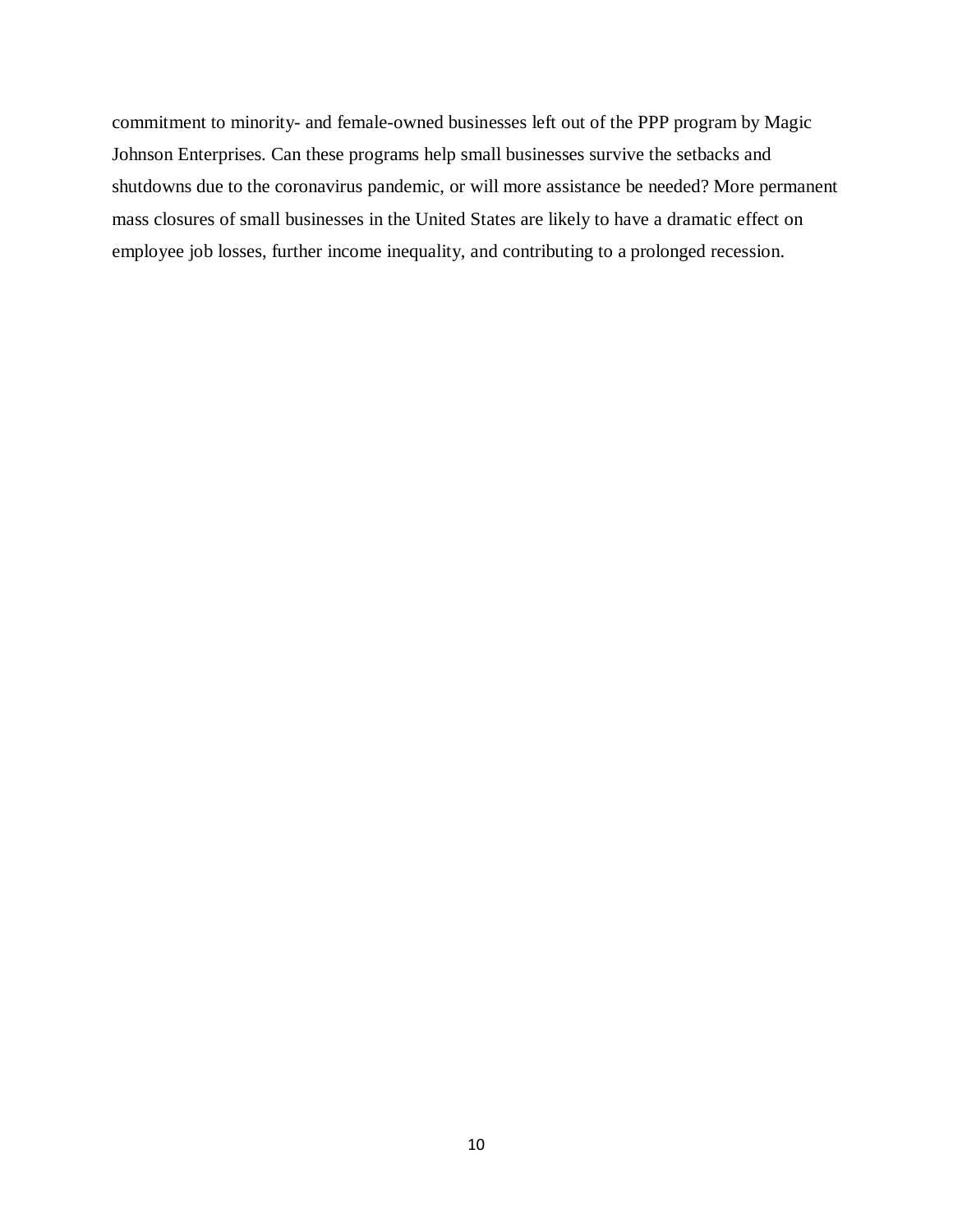## **References**

Alexander W. Bartik, Marianne Bertrand, Zoë B. Cullen, Edward L. Glaeser, Michael Luca, and Christopher T. Stanton. 2020. "How Are Small Businesses Adjusting to COVID-19? Early Evidence from a Survey. NBER Working Paper No. w26989.

Bohn, Sarah, Marisol Cuellar Mejia, and Julien Lafortune. 2020. "The Economic Toll of COVID-19 on Small Business," Public Policy Institute of California.

Boston, Thomas D. 1999. "Generating Jobs Through African American Business Development", in J. Whitehead and C. Harris, eds*. Readings in Black Political Economy* (Dubuque: Kendall-Hunt).

Boston, Thomas D. 2006. "The Role of Black-owned Businesses in Black Community Development" ed. Paul Ong, *Jobs and Economic Development in Minority Communities: Realities, Challenges, and Innovation.* Temple University Press

Bradford, William D. 2003. "The Wealth Dynamics of Entrepreneurship for Black and White Families in the U.S.," *Review of Income and Wealth*, 49(1): 89-116.

Bradford, William D. 2014. "The "myth" that black entrepreneurship can reduce the gap in wealth between black and white families." *Economic Development Quarterly* 28.3: 254-269.

Dávila, Alberto, and Marie Mora. 2013. *Hispanic Entrepreneurs in the 2000s: An Economic Profile and Policy Implications*. Stanford University Press, Stanford.

Kerr, Sari Pekkala, and William Kerr. 2020. "Immigrant entrepreneurship in America: Evidence from the survey of business owners 2007 & 2012." *Research Policy* 49.3: 103918.

Koellinger, Phillipp, and Maria Minniti. 2006. "Not for lack of trying: American entrepreneurship in black and white." *Small Business Economics* 27, no. 1:59–79.

Fairlie, Robert W. 2013. "Entrepreneurship, economic conditions, and the great recession." *Journal of Economics & Management Strategy* 22.2 (2013): 207-231.

Fairlie, R. W., and F. M. Fossen. 2019. "Opportunity versus Necessity Entrepreneurship: Two Components of Business Creation." NBER Working Paper No. w26377.

Fairlie, Robert W., Javier Miranda, and Nick Zolas. 2020. "Job Creation and Survival among Entrepreneurs: Evidence from the Universe of U.S. Startups," Working Paper.

Fairlie, Robert W., and Alicia M. Robb. 2008. *Race and Entrepreneurial Success: Black-, Asian- , and White-Owned Businesses in the United States*, Cambridge: MIT Press.

Jennings, Jennifer E., and Candida G. Brush. 2013. "Research on women entrepreneurs: challenges to (and from) the broader entrepreneurship literature?." *The Academy of Management Annals* 7.1: 663-715.

Levine, Ross, and Yona Rubinstein. 2016. "Smart and Illicit: Who Becomes an Entrepreneur and Do they earn more?." *Quarterly Journal of Economics*.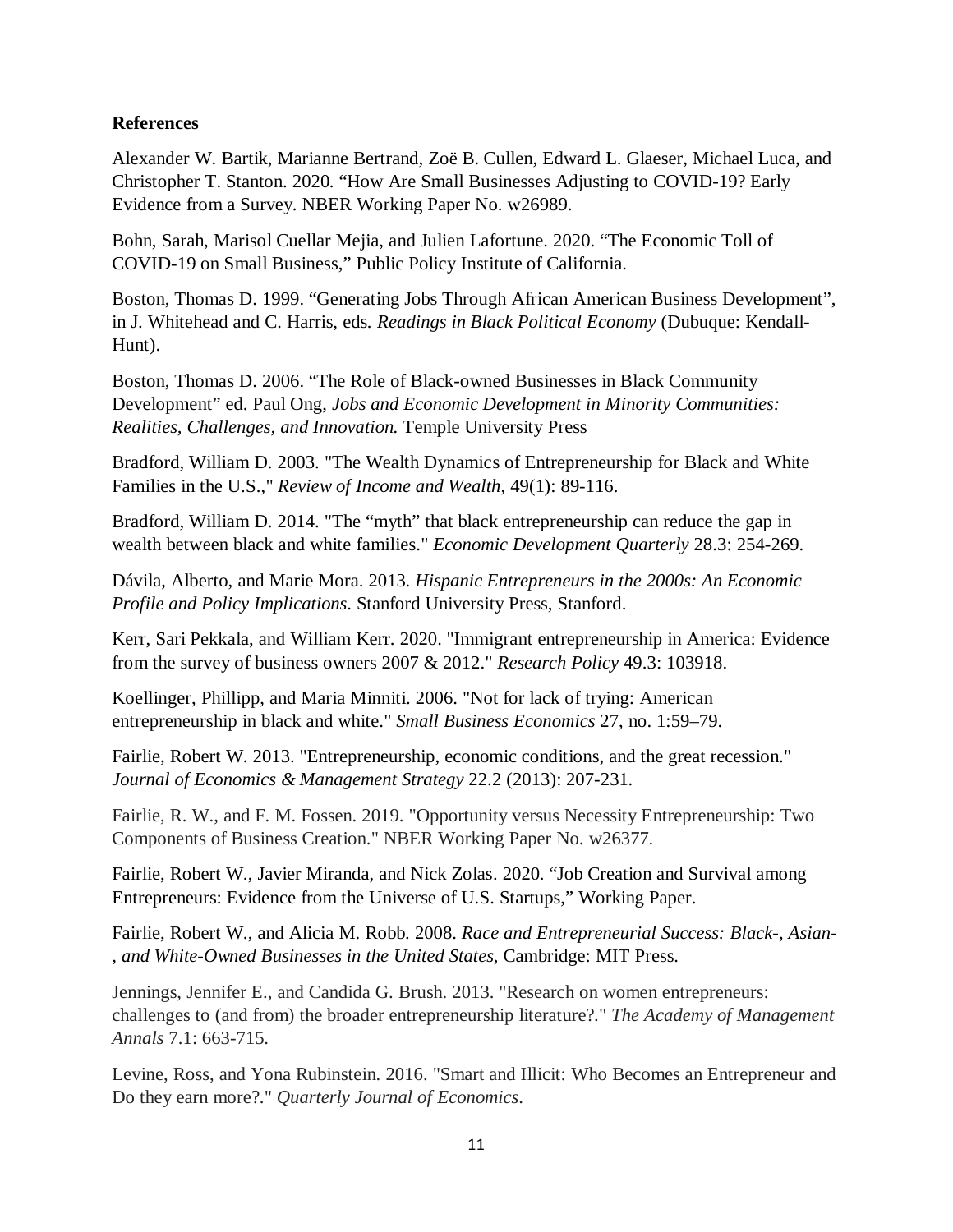Levine, Ross, and Yona Rubinstein. 2018. "Selection into Entrepreneurship and Self-Employment." National Bureau of Economic Research Working Paper No. 25350.

Lofstrom, Magnus, and Chunbei Wang. 2009. "Mexican-American self-employment: a dynamic analysis of business ownership." *Research in Labor Economics* 29: 197-227.

Parker, Simon C. *The economics of entrepreneurship*. Cambridge University Press, 2018.

Wang, Chunbei. "Tightened Immigration Policies and the Self‐Employment Dynamics of Mexican Immigrants." *Journal of Policy Analysis and Management* 38.4 (2019): 944-977.

Wilmoth, David. 2020. "Small Business Facts: Early Data Show Severe Disruptions," U.S. Small Business Administration.

U.S. Census Bureau. 2016. "Survey of Business Owners (SBO) - Survey Results: 2012"

U.S. Census Bureau. 2020. "Small Business Pulse Survey."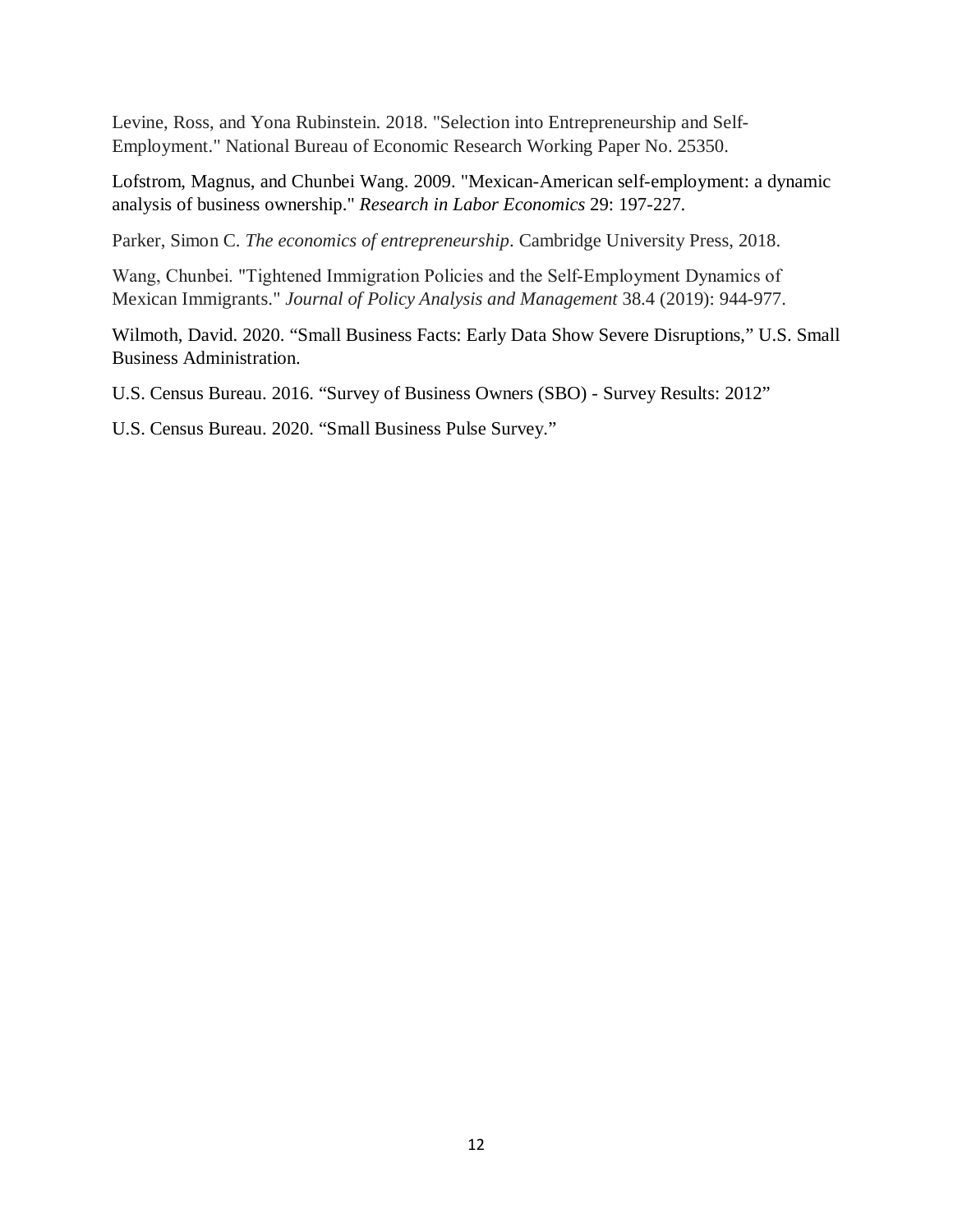|                                                         | Worked in<br>Survey<br>Week | Hours                | Worked 15+ Worked 30+ Unincorpora<br><b>Hours</b> | ted                    | Incoporated         |
|---------------------------------------------------------|-----------------------------|----------------------|---------------------------------------------------|------------------------|---------------------|
| April 2020                                              | 11,710,360                  | 9,821,255            | 7,684,501                                         | 5,140,050              | 4,681,205           |
| <b>March 2020</b>                                       | 14,475,704                  | 12,803,107           | 10,392,909                                        | 7,297,898              | 5,505,209           |
| February 2020                                           | 15,012,692                  | 13,582,876           | 11,086,054                                        | 7,765,488              | 5,817,387           |
| January 2020                                            | 14,832,717                  | 13,293,991           | 11,093,877                                        | 7,519,945              | 5,774,046           |
| April 2019                                              | 14,662,821                  | 13,279,008           | 11,171,800                                        | 7,775,450              | 5,503,559           |
| Changes<br>Feb 2020 to Apr 2020<br>Apr 2019 to Apr 2020 | -3302331<br>-2952461        | -3761621<br>-3457754 | -3401554<br>-3487299                              | -2625439<br>$-2635400$ | -1136182<br>-822354 |
| Change (Percent)                                        |                             |                      |                                                   |                        |                     |
| Feb 2020 to Apr 2020                                    | $-22\%$                     | -28%                 | $-31%$                                            | -34%                   | -20%                |
| Apr 2019 to Apr 2020                                    | $-20%$                      | -26%                 | $-31%$                                            | -34%                   | $-15%$              |

Table 1: Number of Business Owners in the United States before and after COVID-19

Notes: Estimates form CPS Microdata. Monthly sample sizes are roughly 55,000 for the labor force and 5,000 for business owners.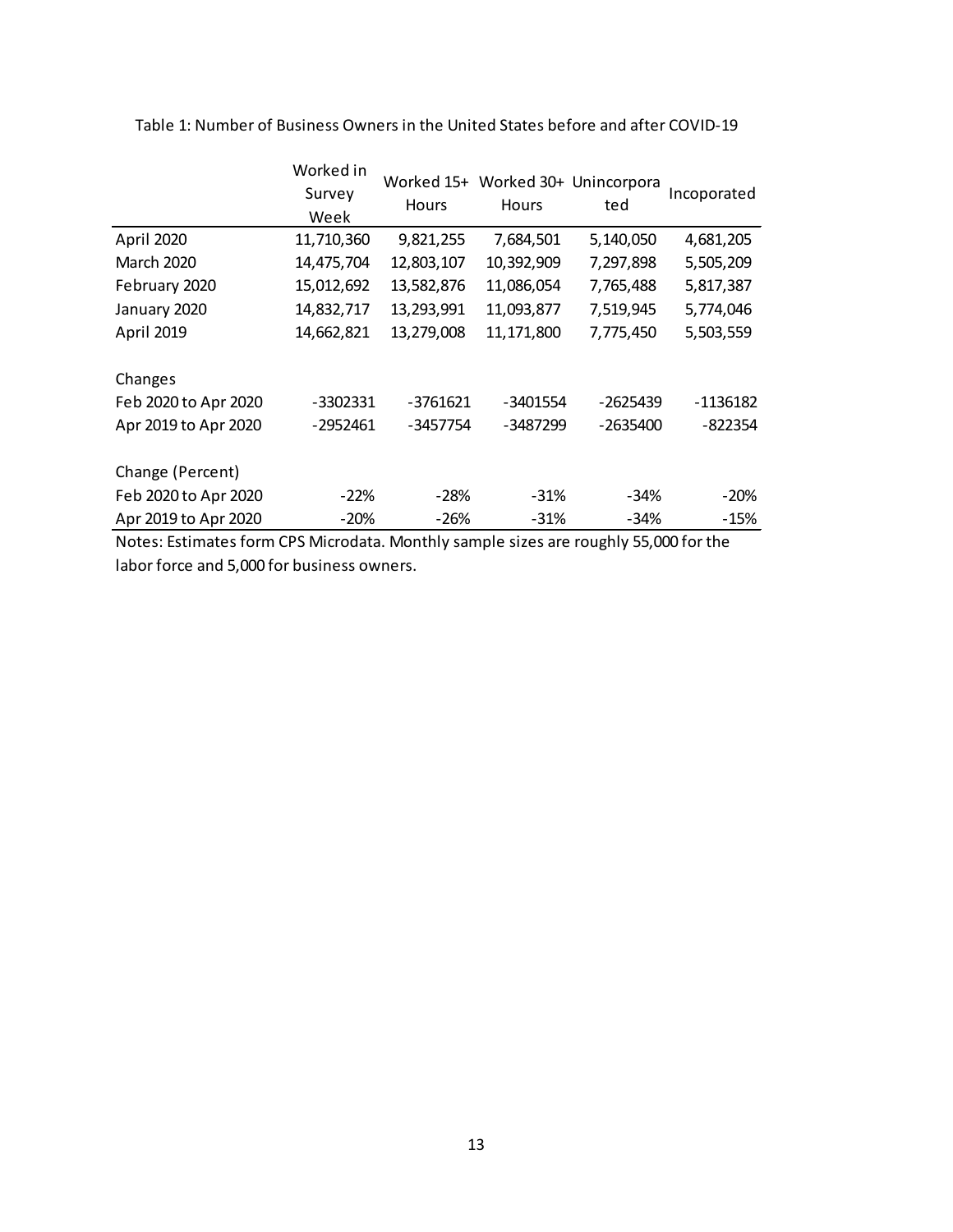## Table 2: Demographic Group Losses and Simulations of Business Losses from Switching Industry Distributions

|               |            |            |                      |          | Predicted using U.S. |                              |
|---------------|------------|------------|----------------------|----------|----------------------|------------------------------|
|               | Feb. 2020  | Apr 2020   | <b>Actual Losses</b> |          |                      | <b>Industry Distribution</b> |
| Group         | Number     | Number     | Number               | % Change | Number               | % Change                     |
| Total         | 15,012,692 | 11,710,360 | $-3,302,331$         | $-22%$   | $-3,302,331$         | $-22%$                       |
| Female        | 5,389,399  | 4,048,205  | $-1,341,194$         | $-25%$   | $-1,029,305$         | $-19%$                       |
| Male          | 9,623,293  | 7,662,156  | $-1,961,137$         | $-20%$   | $-2,184,231$         | $-23%$                       |
| <b>Black</b>  | 1,079,116  | 637,769    | $-441,347$           | $-41%$   | $-379,452$           | $-35%$                       |
| Latinx        | 2,070,896  | 1,412,925  | $-657,971$           | $-32%$   | $-583,009$           | $-28%$                       |
| Asian         | 888,528    | 657,896    | $-230,632$           | $-26%$   | $-195,041$           | $-22%$                       |
| White         | 10,553,415 | 8,761,531  | $-1,791,884$         | $-17%$   | $-1,928,907$         | $-18%$                       |
| Immigrant     | 3,120,275  | 2,009,597  | $-1,110,677$         | $-36%$   | $-1,095,536$         | $-35%$                       |
| <b>Native</b> | 11,892,417 | 9,700,763  | $-2,191,654$         | $-18%$   | $-2,256,417$         | $-19%$                       |

Business Losses (Feb. to April 2020)

Notes: Estimates are from CPS microdata. Predicted changes swith the group's industry distribution for the U.S. industry distribution but continue to use the group's rate of change from February to April 2020.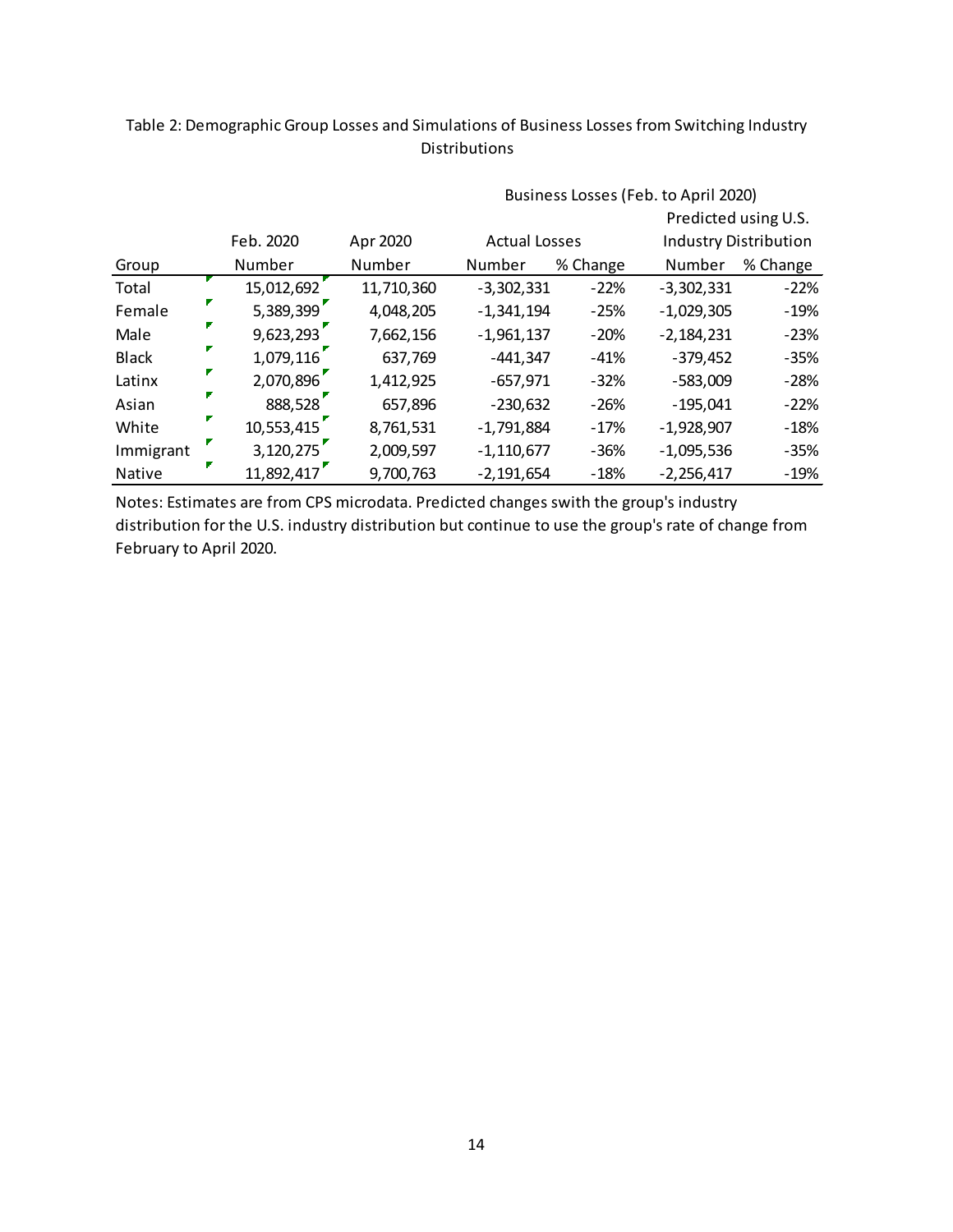|                             |            | Change from | Percent |               | Percent in |
|-----------------------------|------------|-------------|---------|---------------|------------|
| Industry                    | April 2020 | Feb. 2020   | Change  | February 2020 | Feb. 2020  |
| Agriculture                 | 928,156    | 58494       | 7%      | 869,661       | 6%         |
| Construction                | 1,768,875  | $-667182$   | $-27%$  | 2,436,057     | 16%        |
| Manufacturing               | 506,019    | $-60174$    | $-11%$  | 566,192       | 4%         |
| <b>Retail Trade</b>         | 960,872    | $-107612$   | $-10%$  | 1,068,484     | 7%         |
| Transportation              | 624,498    | $-173827$   | $-22%$  | 798,325       | 5%         |
| <b>Financial activities</b> | 1,149,105  | $-152665$   | $-12%$  | 1,301,769     | 9%         |
| Professional and bus.       | 2,695,136  | $-600739$   | $-18%$  | 3,295,875     | <b>22%</b> |
| <b>Health services</b>      | 1,034,240  | $-204094$   | $-16%$  | 1,238,335     | 8%         |
| Arts, leisure, hotels       | 442,964    | $-242045$   | $-35%$  | 685,009       | 5%         |
| Restaurants                 | 319,194    | $-90411$    | $-22%$  | 409,605       | 3%         |
| Repair and maintenance      | 385,400    | $-127003$   | $-25%$  | 512,403       | 3%         |
| All other industries        | 895,901    | -935074     | $-51%$  | 1,830,976     | 12%        |
| "Nonessential" industry     | 2,292,949  | -1382990    | $-38%$  | 3,675,939     | 24%        |
| "Essential" Industry        | 9,417,411  | -1919342    | $-17%$  | 11,336,752    | 76%        |

## Table 3: Business Losses by Selected Industries from COVID-19

Notes: Estimates from CPS microdata. Essential industries are defined using the classification provided by Delaware State for essential and nonessential businesses.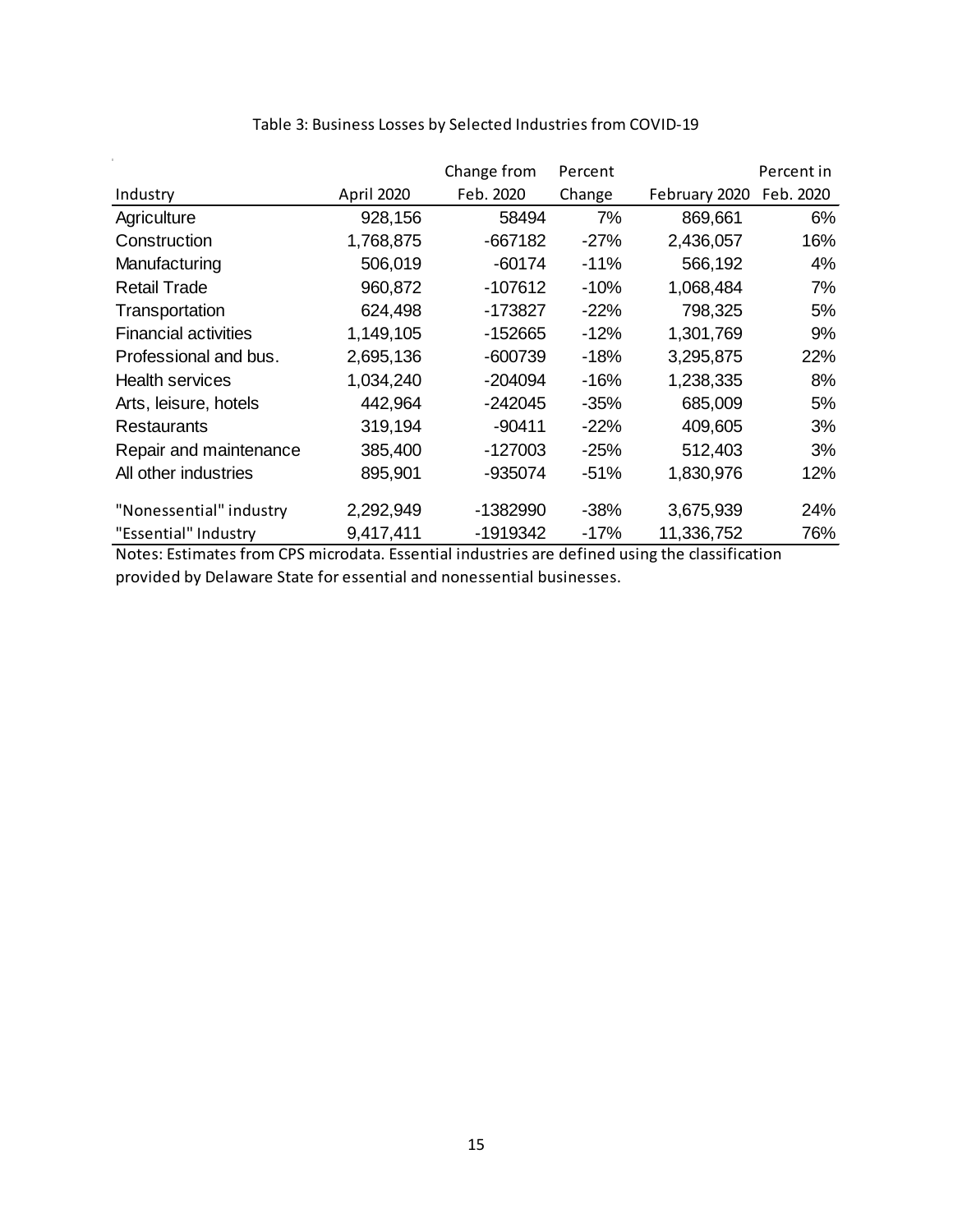**Figure 1 Number of Business Owners in the United States (January 2000 - April 2020)**

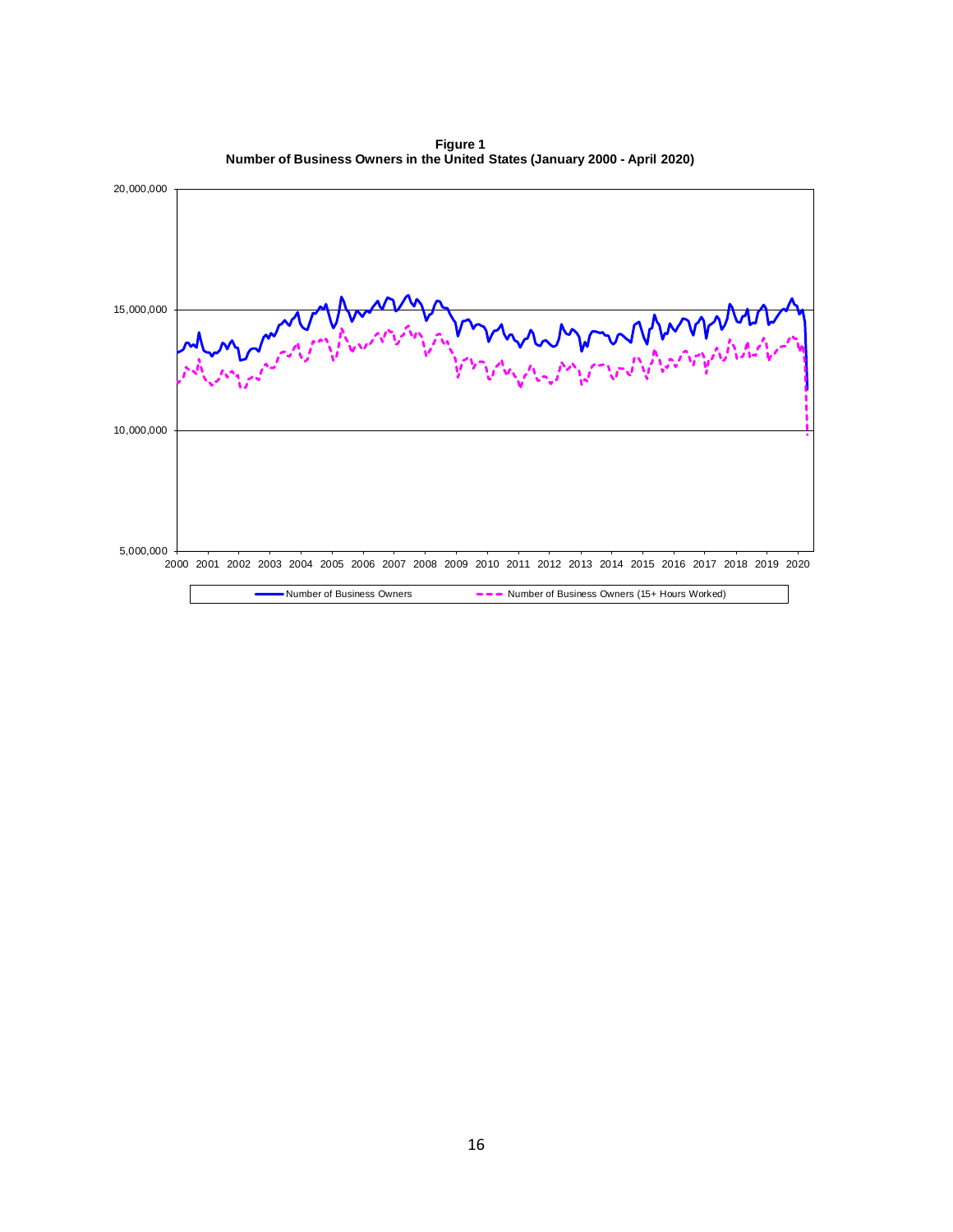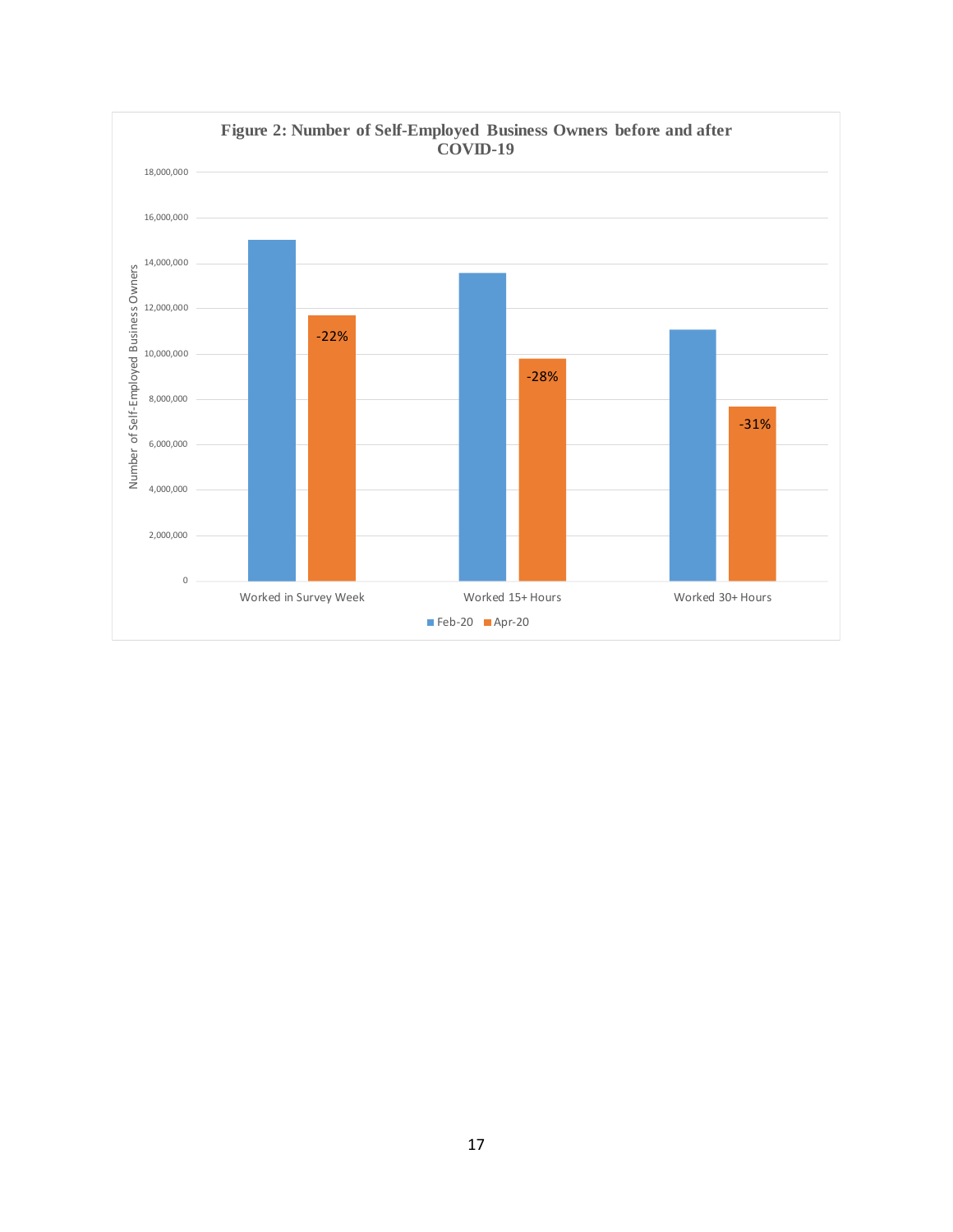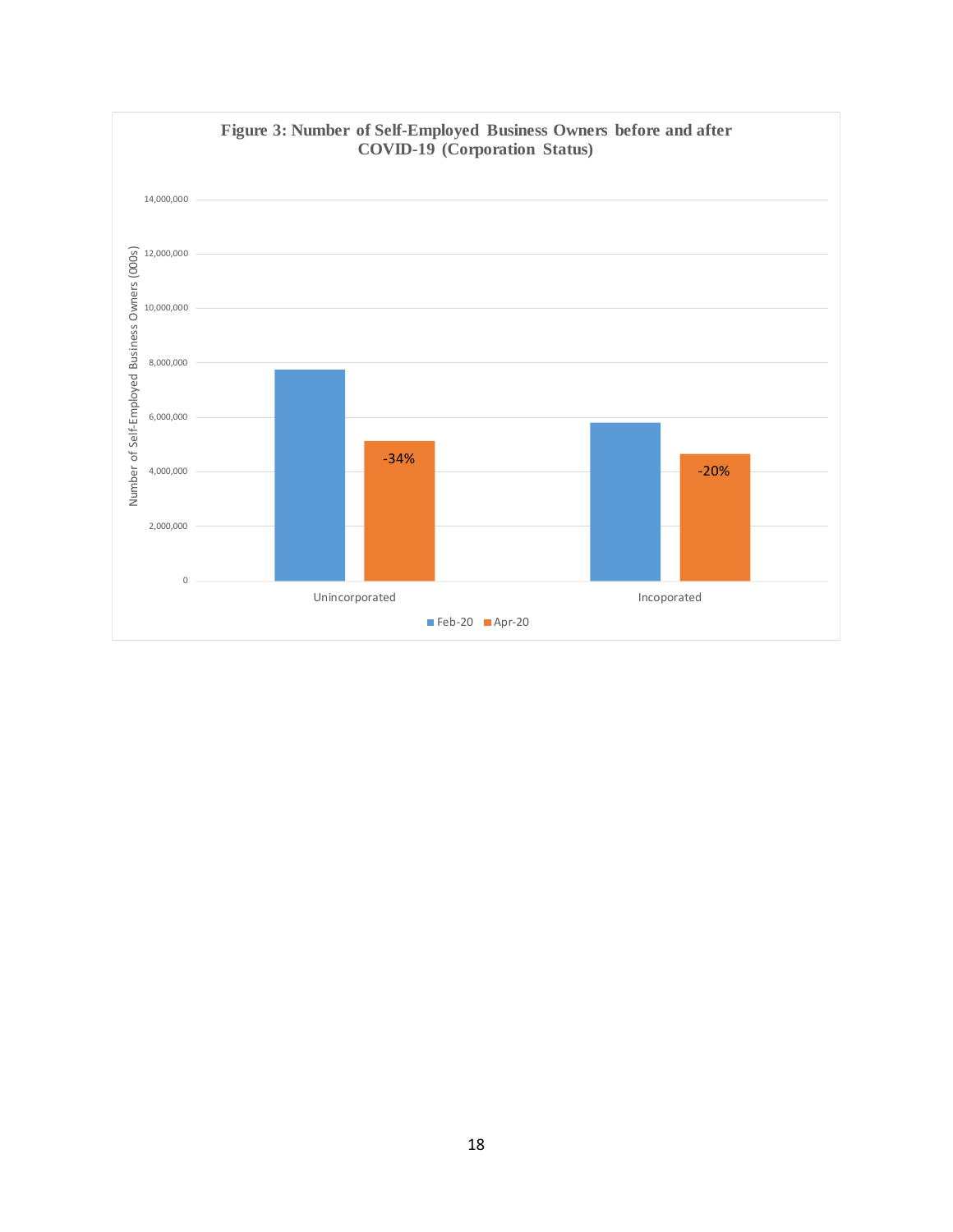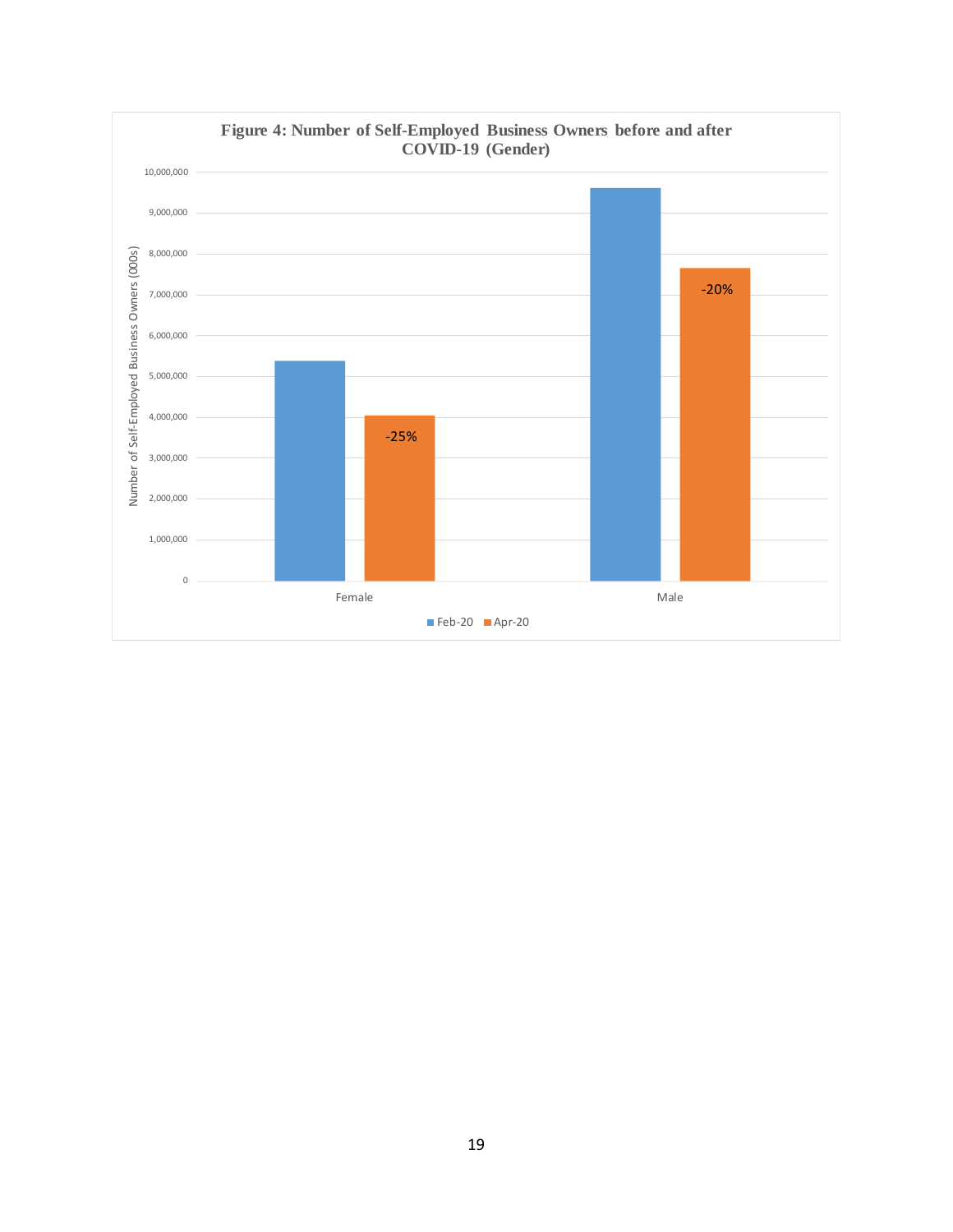